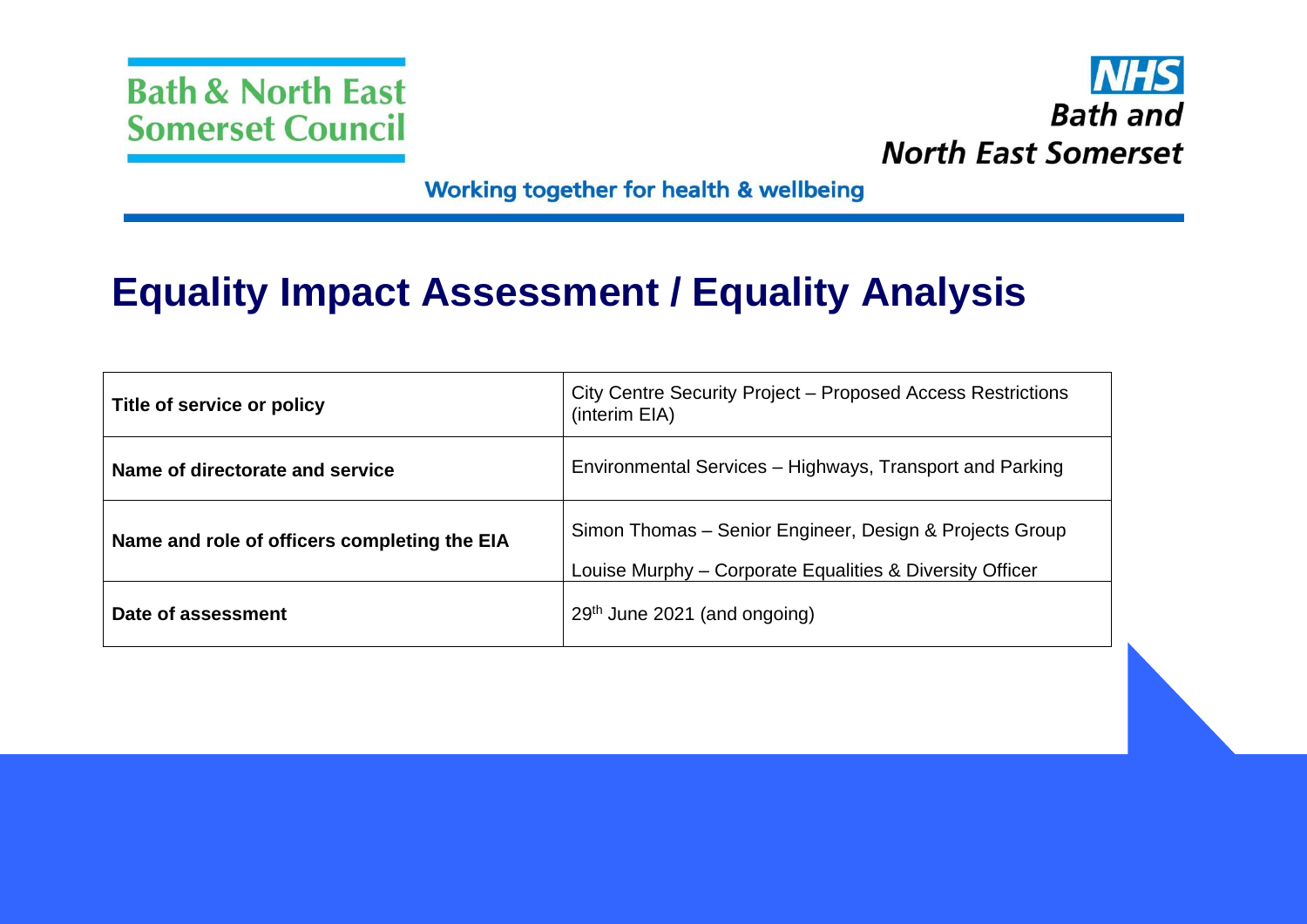Equality Impact Assessment (or 'Equality Analysis') is a process of systematically analysing a new or existing policy or service to identify what impact or likely impact it will have on different groups within the community. The main aim is to identify any discriminatory or negative consequences for a particular group or sector of the community, and also to identify areas where equality can be better promoted. Equality impact Assessments (EIAs) can be carried out in relation to service delivery as well as employment policies and strategies.

This toolkit has been developed to use as a framework when carrying out an Equality Impact Assessment (EIA) or Equality Analysis on a policy, service or function. It is intended that this is used as a working document throughout the process, with a final version (including the action plan section) being published on the Council's and NHS Bath and North East Somerset's websites.

| 1.  | Identify the aims of the policy or service and how it is implemented.                                                                                                                                                                      |                                                                                                                                                                                                                                                                                                                                                                                                                                                                                                                                                                                                                                                                                                                                                                                                                                                                                                                                                                                                                                                                                                                                                                             |  |  |
|-----|--------------------------------------------------------------------------------------------------------------------------------------------------------------------------------------------------------------------------------------------|-----------------------------------------------------------------------------------------------------------------------------------------------------------------------------------------------------------------------------------------------------------------------------------------------------------------------------------------------------------------------------------------------------------------------------------------------------------------------------------------------------------------------------------------------------------------------------------------------------------------------------------------------------------------------------------------------------------------------------------------------------------------------------------------------------------------------------------------------------------------------------------------------------------------------------------------------------------------------------------------------------------------------------------------------------------------------------------------------------------------------------------------------------------------------------|--|--|
|     | <b>Key questions</b>                                                                                                                                                                                                                       | <b>Answers / Notes</b>                                                                                                                                                                                                                                                                                                                                                                                                                                                                                                                                                                                                                                                                                                                                                                                                                                                                                                                                                                                                                                                                                                                                                      |  |  |
| 1.1 | Briefly describe purpose of the<br>service/policy e.g<br>• How the service/ policy is<br>delivered and by whom<br>If responsibility for its<br>implementation is shared<br>with other departments or<br>organisations<br>Intended outcomes | Since 2017 Bath & North East Somerset Council have been working with the<br>police and stakeholder organisations to improve security to key crowded streets<br>and spaces within the city centre, particularly from hostile vehicle attack.<br>Whilst there is no specific terrorism threat at present, counter terrorism police<br>have advised that improved permanent protection and access restrictions<br>should be a priority. Bath & North East Somerset Council therefore proposes to<br>install purpose-designed controlled access points, replacing temporary<br>measures and providing a higher quality of protection around the Bath Abbey,<br>the Roman Baths and Pump Room, as well as the retail core of the city centre<br>by early 2022.<br>The council aims to ensure security measures combine protection of people,<br>the economy and Bath's outstanding heritage through robust but sensitive<br>design and management.<br>The project will be delivered through the Council's Highways department with<br>collaboration with its Emergency Management Team, although there will be<br>frequent liaison with all internal service providers affected. |  |  |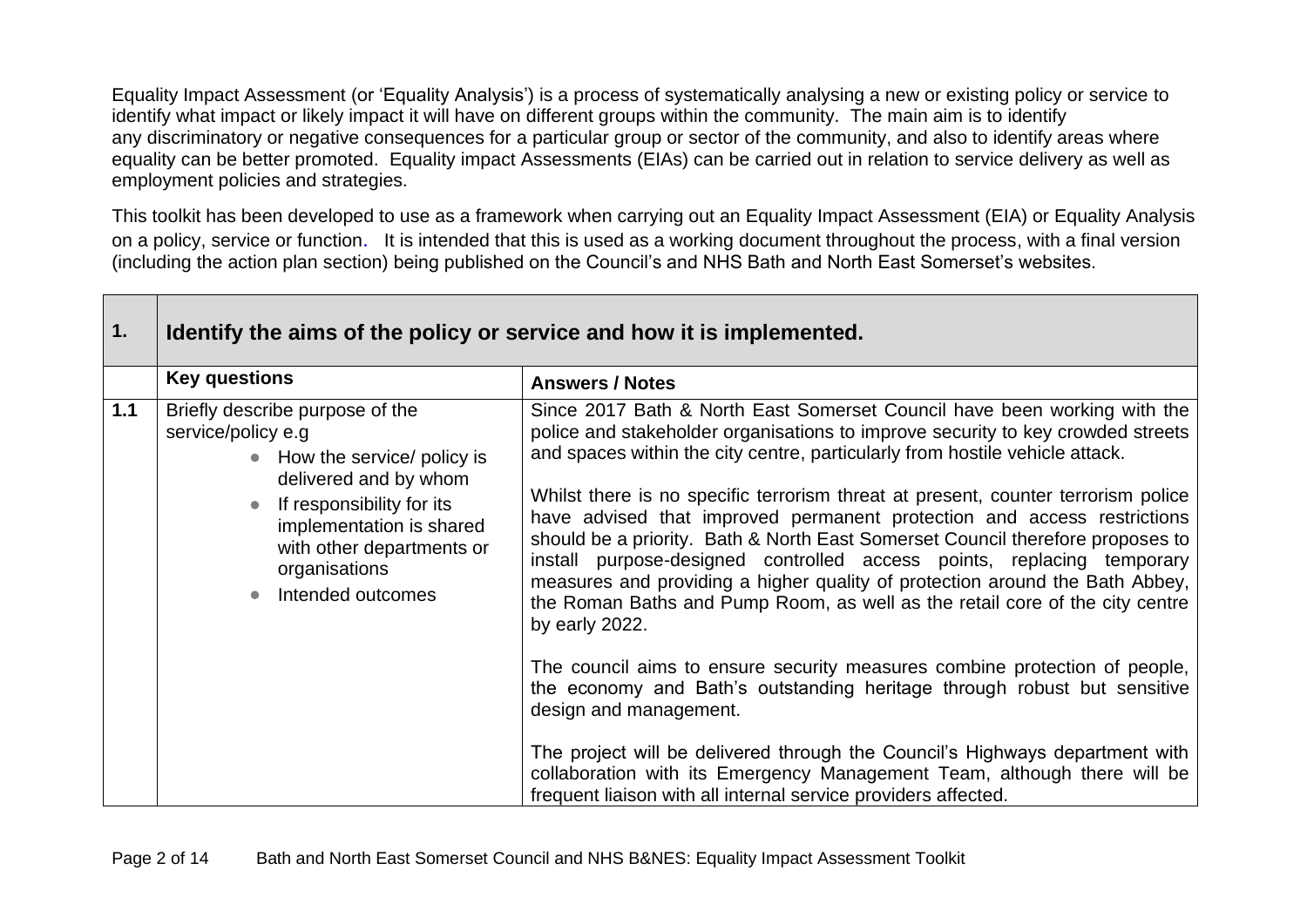| 1.2 | Provide brief details of the scope of the<br>policy or service being reviewed, for<br>example:<br>• Is it a new service/policy or<br>review of an existing one?<br>Is it a national<br>$\bullet$<br>requirement?).<br>How much room for review<br>$\bullet$<br>is there? | Whilst there is no legal or national requirement for the provision of access<br>restrictions and associated protection measures in city centres, counter<br>terrorism police representing forces across the UK, are now advising local<br>authorities that improved protection should be introduced. In 2016 Avon and<br>Somerset Police commissioned a survey report, which was carried out by the<br>National Counter Terrorism Security Office (NaCTSO), which identified areas of<br>crowded spaces in key parts of the city centre that are vulnerable to terrorist<br>attack. |
|-----|--------------------------------------------------------------------------------------------------------------------------------------------------------------------------------------------------------------------------------------------------------------------------|-------------------------------------------------------------------------------------------------------------------------------------------------------------------------------------------------------------------------------------------------------------------------------------------------------------------------------------------------------------------------------------------------------------------------------------------------------------------------------------------------------------------------------------------------------------------------------------|
| 1.3 | Do the aims of this policy link to or conflict<br>with any other policies of the Council?                                                                                                                                                                                | The key objective of the project is the protection of key crowded spaces within<br>the central core of the city centre.                                                                                                                                                                                                                                                                                                                                                                                                                                                             |

#### **2. Consideration of available data, research and information**

Monitoring data and other information should be used to help you analyse whether you are delivering a fair and equal service. Please consider the availability of the following as potential sources:

- **Demographic** data and other statistics, including census findings
- Recent **research** findings (local and national)
- Results from **consultation or engagement** you have undertaken
- Service user **monitoring data** (including ethnicity, gender, disability, religion/belief, sexual orientation and age)
- Information from **relevant groups** or agencies, for example trade unions and voluntary/community organisations
- Analysis of records of enquiries about your service, or **complaints** or **compliments** about them
- Recommendations of **external inspections** or audit reports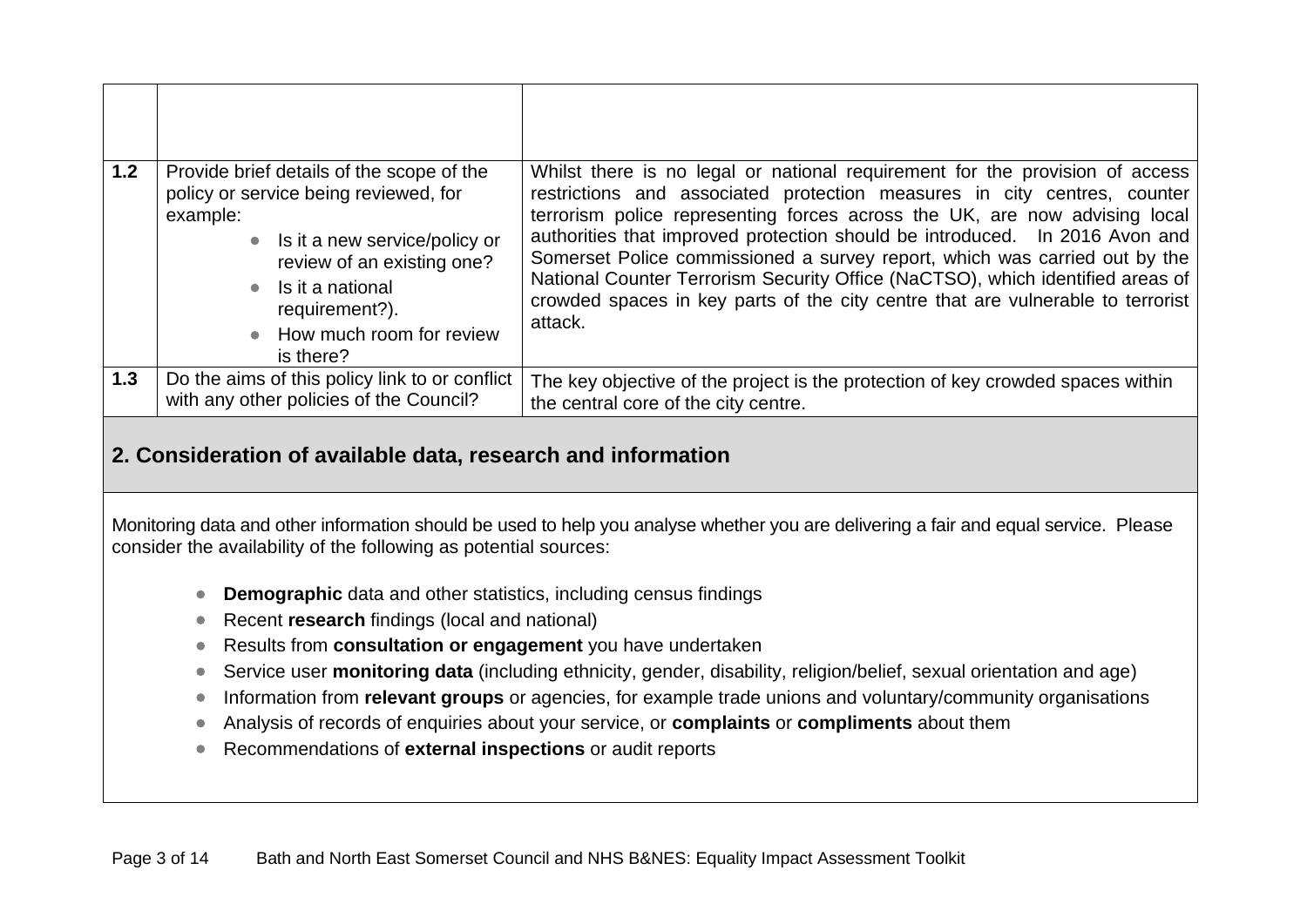|     | <b>Key questions</b>                                                                                                                                                 | Data, research and information that you can refer to                                                                                                                                                                                                                                                                                                                                                                                                                |  |
|-----|----------------------------------------------------------------------------------------------------------------------------------------------------------------------|---------------------------------------------------------------------------------------------------------------------------------------------------------------------------------------------------------------------------------------------------------------------------------------------------------------------------------------------------------------------------------------------------------------------------------------------------------------------|--|
| 2.1 | What is the equalities profile of the team<br>delivering the service/policy?                                                                                         | Because of the size of the team it is not appropriate to include specific details of<br>protected characteristics.                                                                                                                                                                                                                                                                                                                                                  |  |
| 2.2 | What equalities training have staff received?                                                                                                                        | All staff receive equalities training as part of the induction programme and<br>some top-up training.<br>CCTV operatives have received bespoke equalities training. Future training<br>should be designed to ensure staff are informed to provide advice on access<br>queries, and also that any checking or vetting of people is carried out in a fair<br>and consistent manner and that this does not vary across groups (due to                                  |  |
|     |                                                                                                                                                                      | stereotypes about certain minority ethnic minority groups). Checking should<br>be consistent across all social groups. This will also need to be included<br>within policy and protocols documentation.                                                                                                                                                                                                                                                             |  |
| 2.3 | What is the equalities profile of service<br>users?                                                                                                                  | Residents, visitors, businesses, service providers across all equality groups<br>and protected characteristics.                                                                                                                                                                                                                                                                                                                                                     |  |
| 2.4 | What other data do you have in terms of<br>service users or staff? (e.g. results of<br>customer satisfaction surveys, consultation<br>findings). Are there any gaps? | Data collection for footfall has been examined. An assessment for potential<br>blue badge holder displacement was undertaken.<br>In addition, some<br>research was completed on supported housing provision within the protected<br>zone.                                                                                                                                                                                                                           |  |
| 2.5 | What engagement or consultation has been<br>undertaken as part of this EIA and with<br>whom?<br>What were the results?                                               | The proposals were shared with the Active Travel and Accessibility Forum<br>and the Independent Equality Advisory Group.<br>A public consultation ran from November 2020 to January 2021<br>522 responses in total<br>46% Agree   46% Disagree to principle of proposals<br>60% disagreed on streets proposed/timing of restrictions<br>Respondents: 86% residents   19% businesses (some overlap)<br>18% of respondents considered themselves to have a disability |  |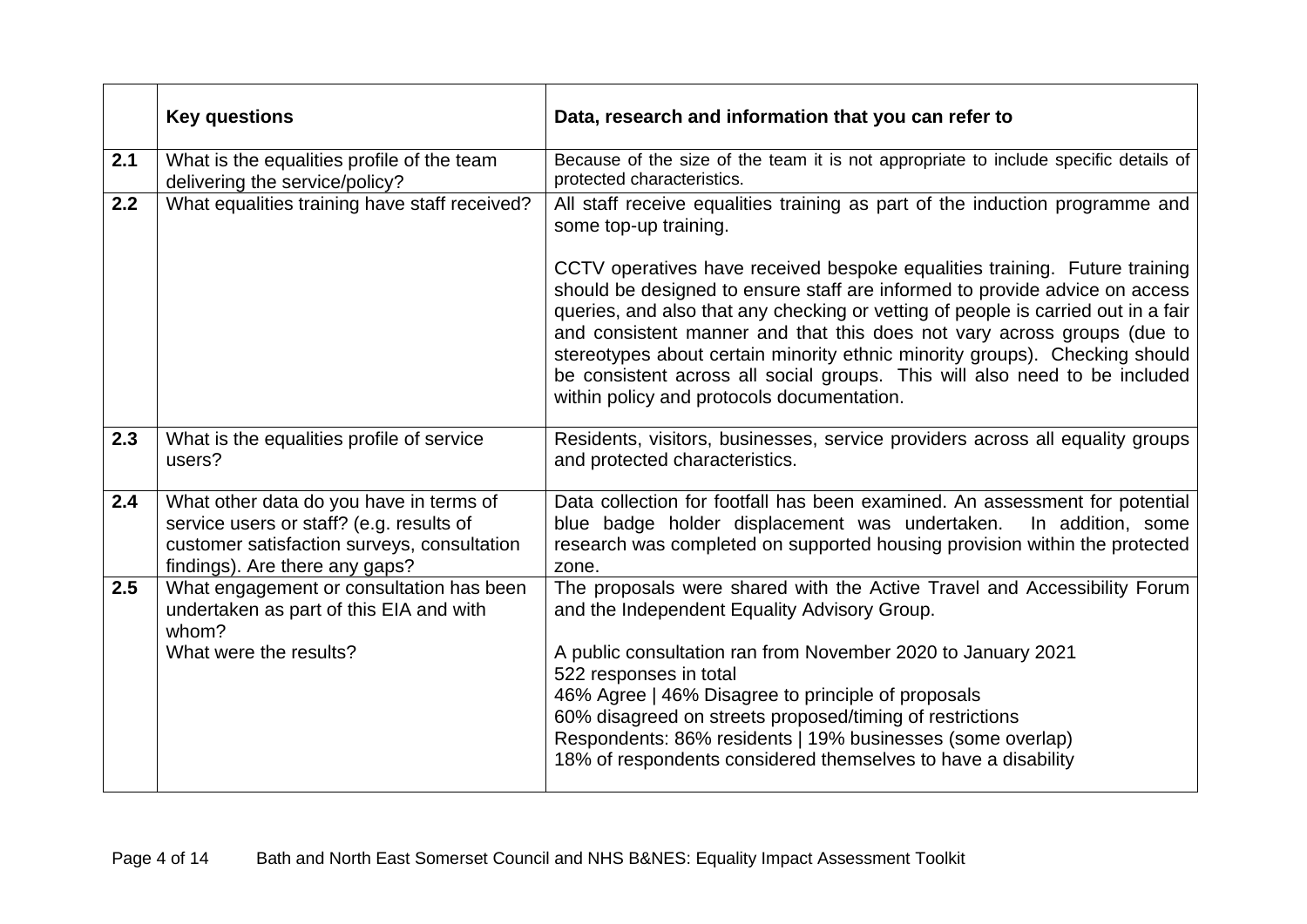|     |                                                                                                                                                                        | Responses to the consultation included the following issues:                                                                                                                                                                                                                                                                                                                                                                                                                                                                                                                                                                                                                                                                                                                                                                      |
|-----|------------------------------------------------------------------------------------------------------------------------------------------------------------------------|-----------------------------------------------------------------------------------------------------------------------------------------------------------------------------------------------------------------------------------------------------------------------------------------------------------------------------------------------------------------------------------------------------------------------------------------------------------------------------------------------------------------------------------------------------------------------------------------------------------------------------------------------------------------------------------------------------------------------------------------------------------------------------------------------------------------------------------|
|     |                                                                                                                                                                        | accessibility, particularly in relation to people with mobility<br>impairments<br>the ability to receive deliveries within the proposed restricted zone<br>the impact on city centre businesses and residents and<br>the justification for the proposed security measures.<br>In addition, an <b>Accessibility Study</b> was undertaken by an independent access<br>consultant. This study included meetings with a number of disabled people<br>to find out in detail about the way that the proposals might impact upon them,<br>and also to determine the effectiveness of possible mitigations. The findings<br>of the <b>Accessibility Study</b> are summarised in 3.4.<br>Consultation took place with B&NES internal teams to determine potential<br>effect on Council wide services and operations. This has included the |
|     |                                                                                                                                                                        | Council's Carer and Mental Health service providers. We have also<br>consulted trusted partners/ key stakeholders and then the wider business<br>and residential community that are likely to be affected. Comments have<br>been captured, collated and compiled within a report to Cabinet in advance<br>of advertising Traffic Regulation Orders.                                                                                                                                                                                                                                                                                                                                                                                                                                                                               |
| 2.6 | If you are planning to undertake any<br>consultation in the future regarding this<br>service or policy, how will you include<br>equalities considerations within this? | When a decision is made, the ATTRO/TRO will then be advertised and<br>subject to additional consultation. Additional issues relating to equality that<br>are raised will be monitored, and potential mitigations will be considered<br>where possible.                                                                                                                                                                                                                                                                                                                                                                                                                                                                                                                                                                            |
|     | 3. Assessment of impact: 'Equality analysis'                                                                                                                           |                                                                                                                                                                                                                                                                                                                                                                                                                                                                                                                                                                                                                                                                                                                                                                                                                                   |

Based upon any data you have considered, or the results of consultation or research, use the spaces below to demonstrate you have analysed how the service or policy:

• Meets any particular needs of equalities groups or helps promote equality in some way.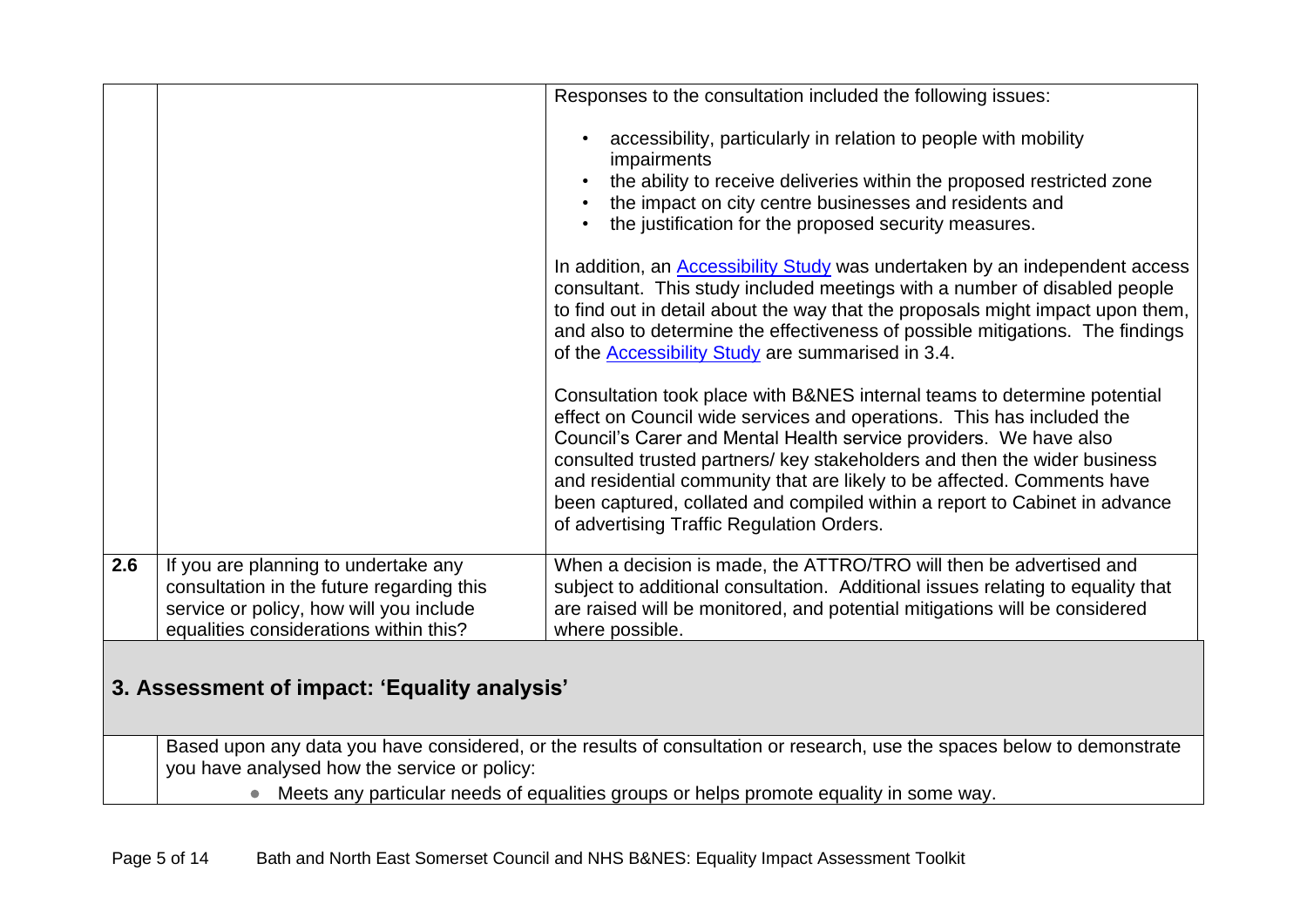|     | Could have a negative or adverse impact for any of the equality's groups        |                                                                                                                                                                                                                                                                                                                                        |                                                                                                                                                                                                                                                                                                                                                                                                                                                                                                                                                                                                                            |
|-----|---------------------------------------------------------------------------------|----------------------------------------------------------------------------------------------------------------------------------------------------------------------------------------------------------------------------------------------------------------------------------------------------------------------------------------|----------------------------------------------------------------------------------------------------------------------------------------------------------------------------------------------------------------------------------------------------------------------------------------------------------------------------------------------------------------------------------------------------------------------------------------------------------------------------------------------------------------------------------------------------------------------------------------------------------------------------|
|     |                                                                                 | <b>Potential positive</b><br>impacts of the<br>proposals to increase<br>city centre security                                                                                                                                                                                                                                           | Potential negative impacts and what could be<br>done to alleviate these?                                                                                                                                                                                                                                                                                                                                                                                                                                                                                                                                                   |
|     | All groups                                                                      | The provision of security<br>measures is aimed at<br>lessening the city centre's<br>vulnerability to terrorist<br>threats. The proposals<br>aim to keep residents and<br>visitors safe, to minimise<br>potential causalities/loss<br>of life and also severe<br>impacts on the economy<br>of Bath and potentially<br>the wider region. | Several options have been explored that aim to<br>balance the need for increased security against<br>ensuring access for disabled people and those who<br>live within the proposed zone.                                                                                                                                                                                                                                                                                                                                                                                                                                   |
| 3.1 | $Sex - identity$ the impact/potential<br>impact of the policy on women and men. | No particular positive<br>impacts have been<br>identified on the grounds<br>of sex and gender.                                                                                                                                                                                                                                         | No issues relating to the single characteristic of<br>sex/gender were raised within the consultation<br>process. Within the consultation there were issues<br>raised about safety issues for disabled women.<br>The issue of the safety of women and girls have been<br>brought sharply into focus recently. There are<br>potential implications in relation to perceived safety<br>for women (both disabled and non-disabled) who are<br>likely to feel more vulnerable if they are not able to<br>park/get a taxi/be dropped off close to their<br>destination.<br>Therefore, there are issues to address in relation to |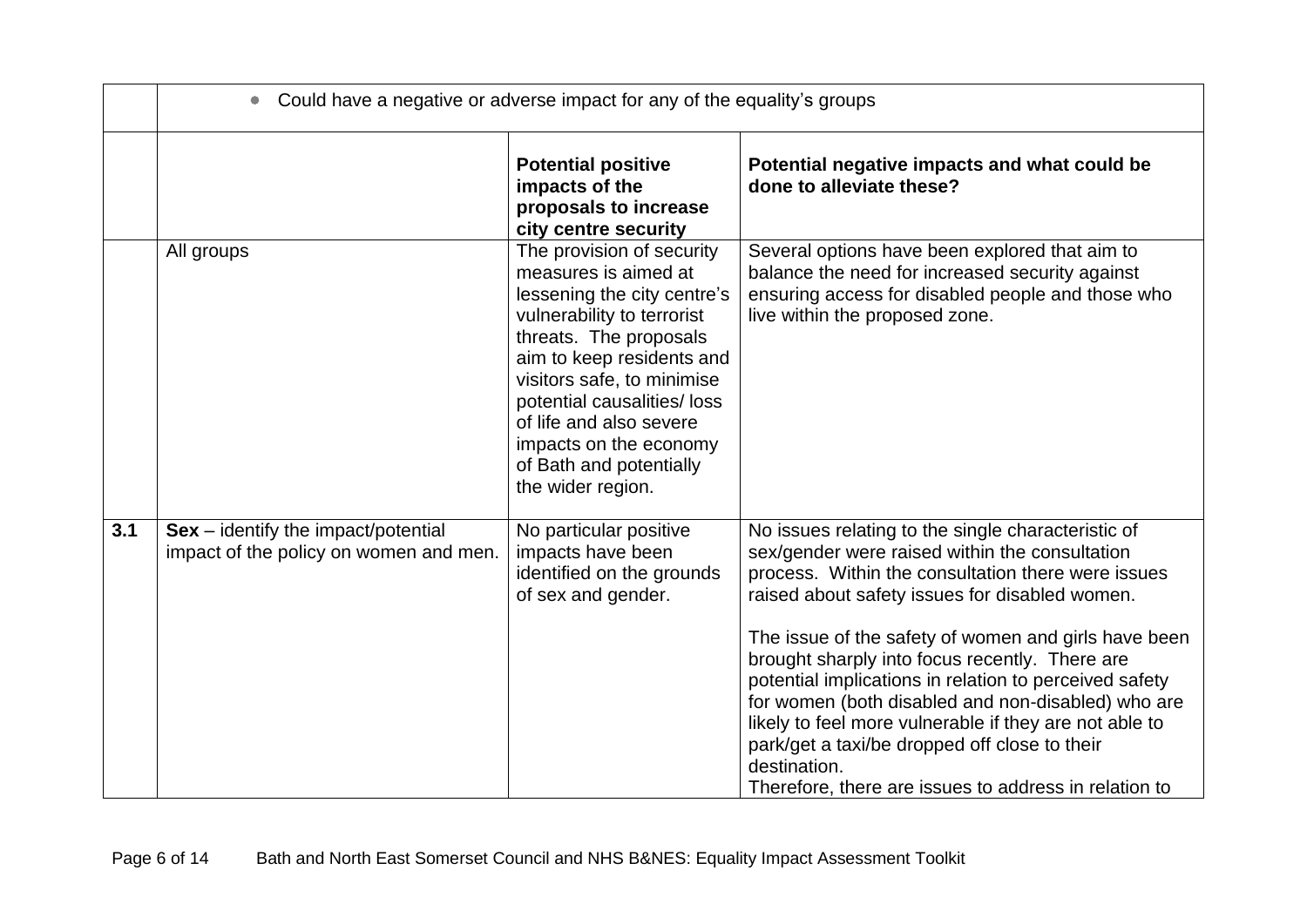|     |                                                                                                                    |                                                                                                                                                                                                                                                                  | safety and perceived safety in the implementation<br>phases, whichever option is chosen. Consideration<br>should be given to more public space CCTV, and                                                                                                                                                                                                                                          |
|-----|--------------------------------------------------------------------------------------------------------------------|------------------------------------------------------------------------------------------------------------------------------------------------------------------------------------------------------------------------------------------------------------------|---------------------------------------------------------------------------------------------------------------------------------------------------------------------------------------------------------------------------------------------------------------------------------------------------------------------------------------------------------------------------------------------------|
|     |                                                                                                                    |                                                                                                                                                                                                                                                                  | street lighting.                                                                                                                                                                                                                                                                                                                                                                                  |
| 3.2 | <b>Pregnancy and maternity</b>                                                                                     | As the proposals would<br>result in streets with less<br>vehicles, there are likely<br>to be positive impacts for<br>parents/carers with young<br>children who may be less<br>at risk from passing cars.<br>Streets with less traffic<br>may also be much easier | There are potential implications in relation to<br>parents/carers with small children if they are no longer<br>able to park/get a taxi/be dropped off as close to their<br>destination within the proposed zone.<br>This could be considered during the implementation<br>stages, whichever option is chosen. Consideration<br>should be given to more public space CCTV, and<br>street lighting. |
|     |                                                                                                                    | to negotiate to anyone<br>pushing a pram/buggy.                                                                                                                                                                                                                  |                                                                                                                                                                                                                                                                                                                                                                                                   |
|     |                                                                                                                    | The removal of vehicles<br>from the area will have a<br>beneficial impact on air<br>quality. Children who are<br>subject to poor air quality<br>can have whole life<br>impacts and reduction in<br>lung capacity of up to<br>15%.                                |                                                                                                                                                                                                                                                                                                                                                                                                   |
| 3.3 | <b>Transgender <math>-</math></b> - identify the<br>impact/potential impact of the policy on<br>transgender people | No positive impacts were<br>identified in relation to<br>transgender people.                                                                                                                                                                                     | No issues were raised within the consultation. Some<br>groups are more vulnerable to hate crime. There are<br>therefore potential implications in relation to safety<br>and perceived safety, if people are not able to<br>park/get a taxi/be dropped off close to their<br>destination.                                                                                                          |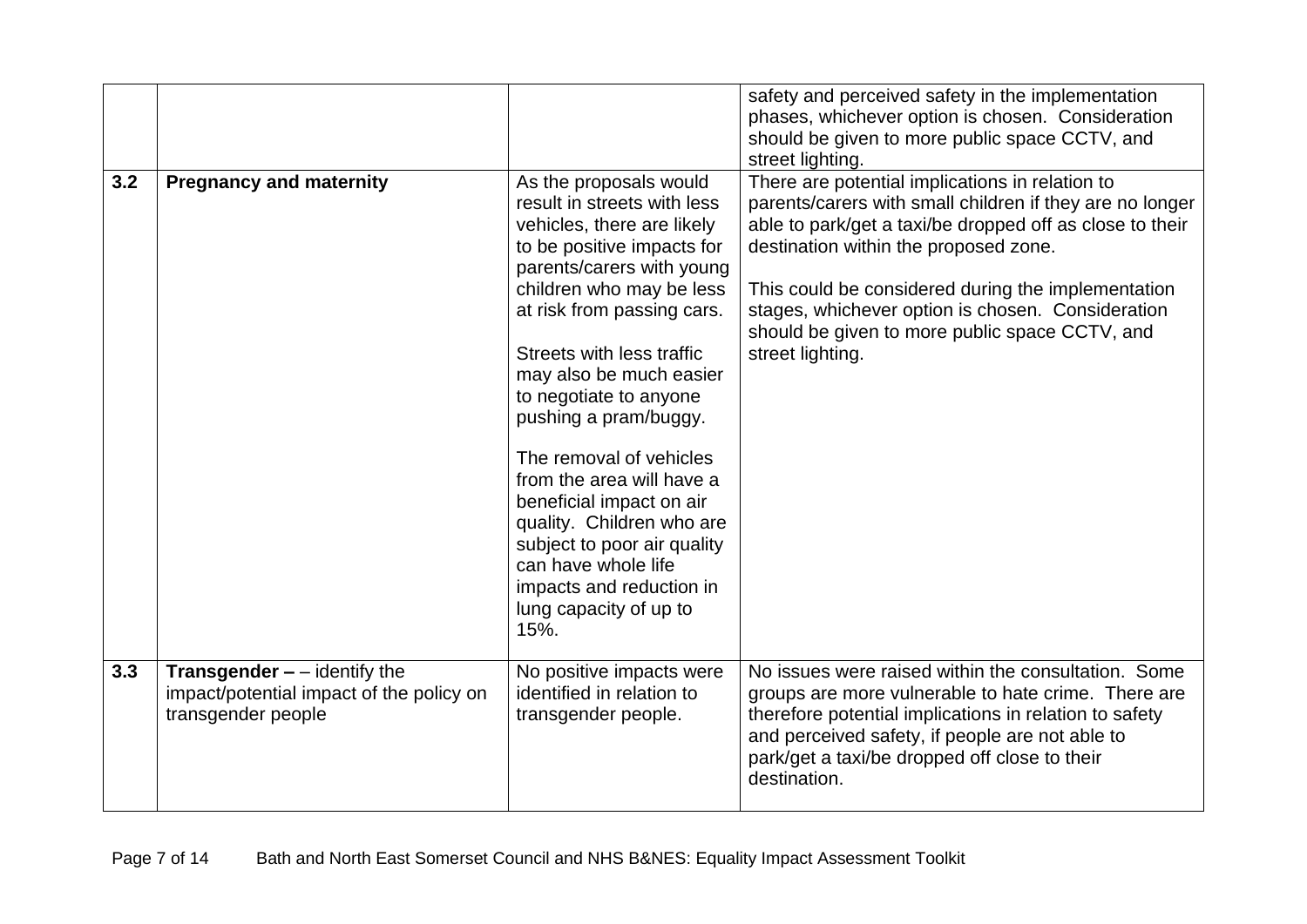|     |                                                                                                                                                                                              |                                                                                                                                                                                                                                                                                                                                                                                                                                                                                                                  | There are clearly implications to address in relation to<br>safety and perceived safety in the implementation<br>phases, whichever option is chosen. Consideration<br>should be given to more public space CCTV, and<br>street lighting.                                                                                                                                                                                                                                                                                                                                                                                                                                                                                                                                                                                                                                                                                                                                                                                 |
|-----|----------------------------------------------------------------------------------------------------------------------------------------------------------------------------------------------|------------------------------------------------------------------------------------------------------------------------------------------------------------------------------------------------------------------------------------------------------------------------------------------------------------------------------------------------------------------------------------------------------------------------------------------------------------------------------------------------------------------|--------------------------------------------------------------------------------------------------------------------------------------------------------------------------------------------------------------------------------------------------------------------------------------------------------------------------------------------------------------------------------------------------------------------------------------------------------------------------------------------------------------------------------------------------------------------------------------------------------------------------------------------------------------------------------------------------------------------------------------------------------------------------------------------------------------------------------------------------------------------------------------------------------------------------------------------------------------------------------------------------------------------------|
| 3.4 | <b>Disability</b> – identify the impact/potential<br>impact of the policy on disabled people<br>(ensure consideration both physical,<br>sensory and mental impairments and<br>mental health) | For some disabled<br>people, restricting traffic<br>to the proposed areas<br>would have a positive<br>impact and make them<br>feel more safe and<br>secure.<br>Streets with less traffic<br>may be easier to<br>negotiate for some<br>disabled people (e.g.<br>those with mobility<br>impairment, wheelchair<br>users, people with<br>learning disabilities).<br>The removal of vehicles<br>from the area will have a<br>beneficial impact on<br>those who have asthma,<br><b>COPD</b> and similar<br>conditions | Within the consultation, there were a lot of issues<br>raised in relation to disability. In particular:<br>The need for access "at-all-times" for<br>vulnerable groups (particularly Blue Badge<br>Holders).<br>Access for residents<br>A full Accessibility Study was undertaken to<br>understand the potential impacts and assess potential<br>mitigations. The Access Study made the following<br>recommendations:<br>Allow Blue Badge holders to access the zone at all<br>times $-$ (this recommendation is now being<br>considered, and Cabinet will base their decision<br>on the need to balance access requirements<br>alongside security risks).<br>Switch administrative burden for access requests<br>to B&NES (incl. deliveries). This would involve the<br>Council working with customers and residents to<br>ensure that access is as easy as possible whilst<br>ensuring that the security objective remains in<br>place.<br>The Accessibility Study also explores a number of<br>possible mitigations:- |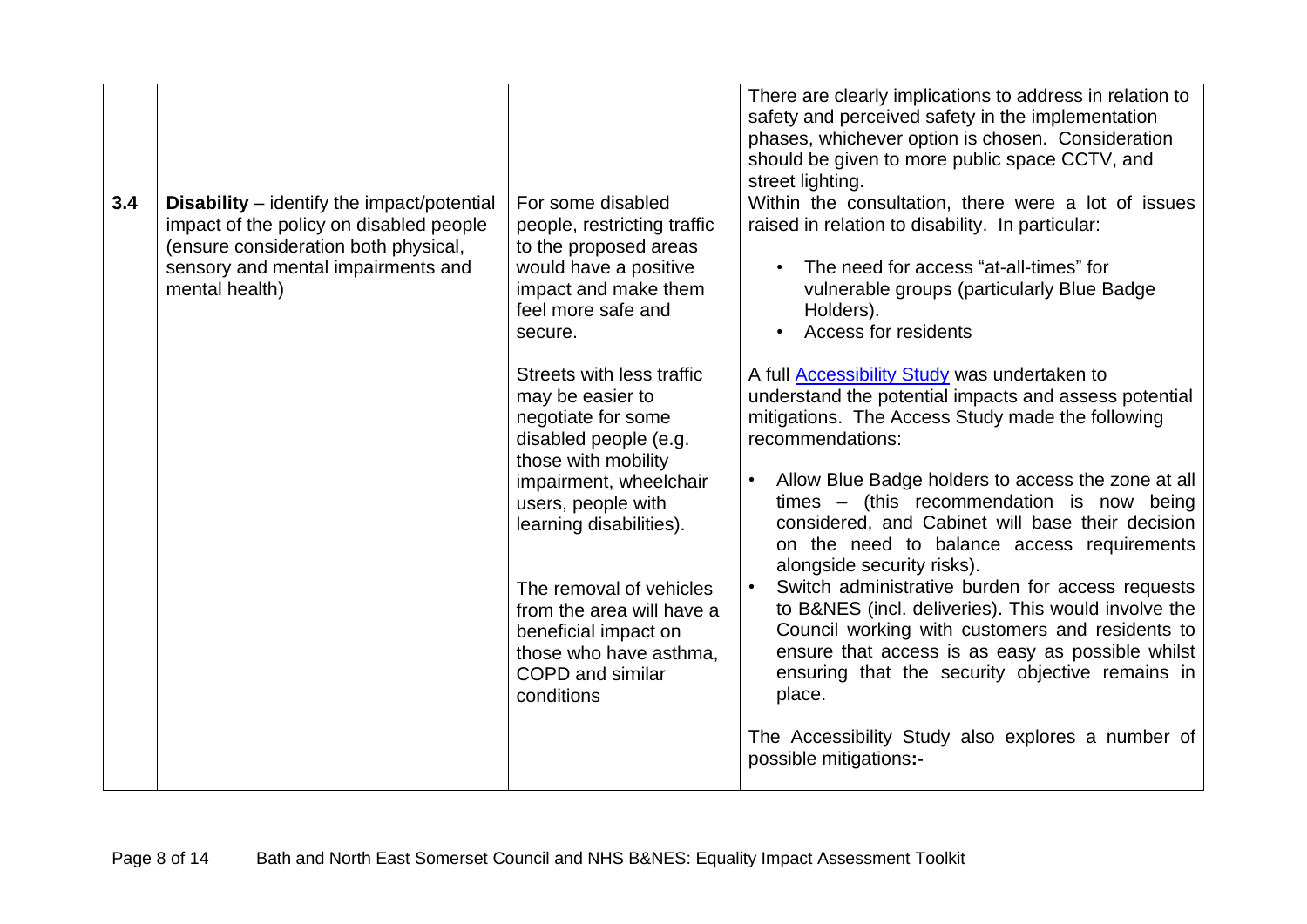|     |                                       |                        | Electric shuttle bus if options to allow Blue<br>Badge Holders access was not possible (In the<br>study, disabled people expressed concerns<br>that a shuttle may be difficult to access for<br>many, and also had concerns about frequency,<br>route, hours of operation etc).<br>Increase number of on-street disabled parking<br>in adjacent streets (In the study, concerns were<br>expressed about the unmanageable distances<br>this would still involve for those with mobility<br>impairment and also the knock-on negative<br>impacts for residents parking).<br>Increase number of free off-street disabled<br>parking in Council car parks (this is being<br>explored)<br>Various other improvements (which are outside<br>of the scope of the work for the City Centre<br>Security Proposals, but might lessen negative<br>impacts for some disabled people - such as<br>improvements to footway surfaces, tactile<br>surfaces, lighting, seating etc, improvements to<br>public toilets).<br>Concerns around personal safety at night are<br>to be addressed through simple changes to the<br>design of streets such as increased street-<br>lighting and the installation of additional CCTV.<br>Funding for these safety measures will be<br>considered through mechanisms such as the<br>Safer Street Fund, CIL monies or even<br>potential<br>provision<br>through<br>developer<br>contributions. |
|-----|---------------------------------------|------------------------|--------------------------------------------------------------------------------------------------------------------------------------------------------------------------------------------------------------------------------------------------------------------------------------------------------------------------------------------------------------------------------------------------------------------------------------------------------------------------------------------------------------------------------------------------------------------------------------------------------------------------------------------------------------------------------------------------------------------------------------------------------------------------------------------------------------------------------------------------------------------------------------------------------------------------------------------------------------------------------------------------------------------------------------------------------------------------------------------------------------------------------------------------------------------------------------------------------------------------------------------------------------------------------------------------------------------------------------------------------------------------------------------------------------------|
| 3.5 | Age $-$ identify the impact/potential | For some older people, | Many of the issues outlined in 3.4 also apply to older                                                                                                                                                                                                                                                                                                                                                                                                                                                                                                                                                                                                                                                                                                                                                                                                                                                                                                                                                                                                                                                                                                                                                                                                                                                                                                                                                             |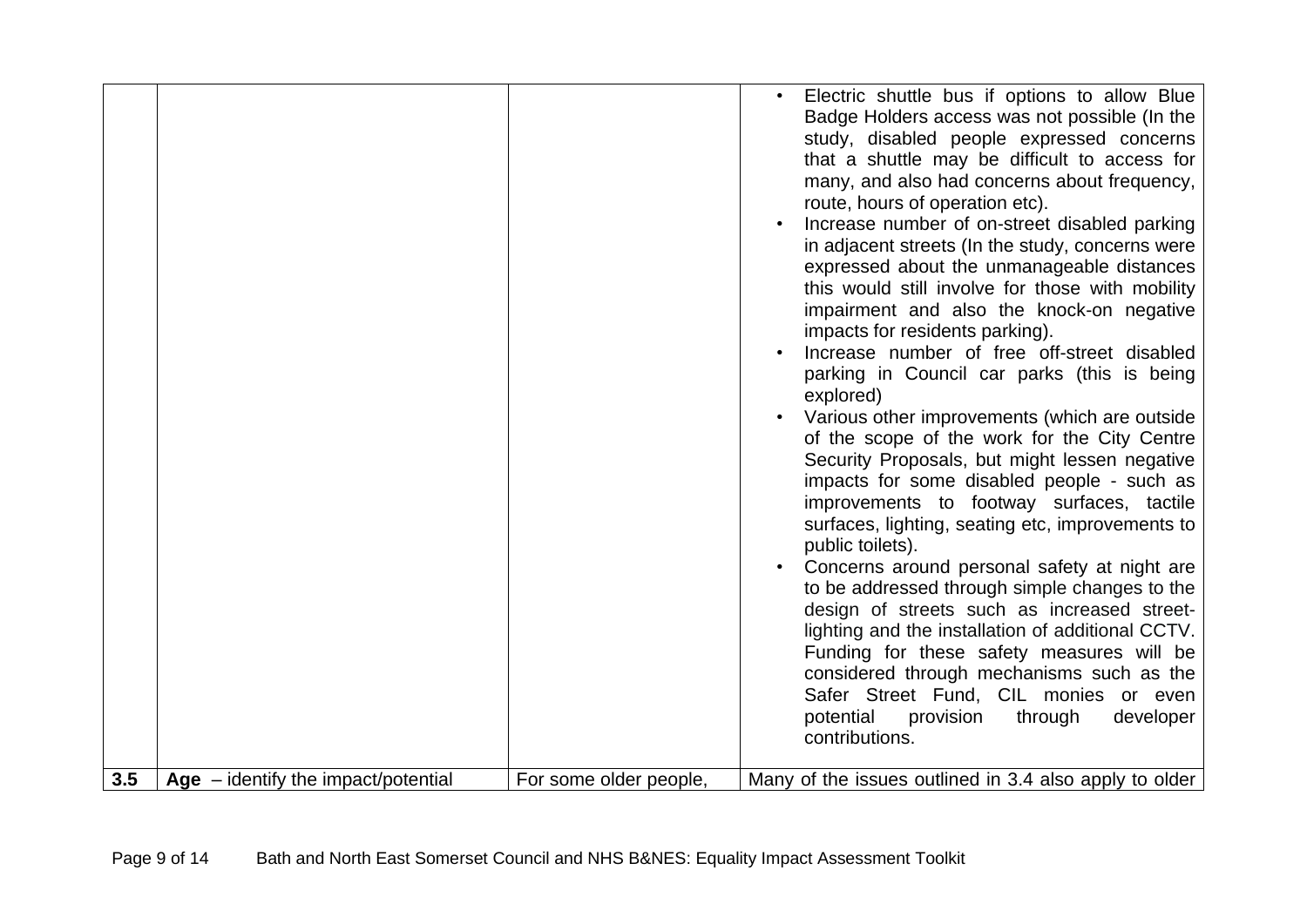|     | impact of the policy on different age                                                           | restricting traffic to the                                                                                                                                                                                                        | people. Within the consultation, there were a lot of                                                                                                                                                                                                                                                                                                       |
|-----|-------------------------------------------------------------------------------------------------|-----------------------------------------------------------------------------------------------------------------------------------------------------------------------------------------------------------------------------------|------------------------------------------------------------------------------------------------------------------------------------------------------------------------------------------------------------------------------------------------------------------------------------------------------------------------------------------------------------|
|     | groups                                                                                          | proposed areas could                                                                                                                                                                                                              | issues raised in relation to vulnerable groups, which                                                                                                                                                                                                                                                                                                      |
|     |                                                                                                 | have a positive impact                                                                                                                                                                                                            | include older people. In particular:                                                                                                                                                                                                                                                                                                                       |
|     |                                                                                                 | and make them feel more                                                                                                                                                                                                           |                                                                                                                                                                                                                                                                                                                                                            |
|     |                                                                                                 | safe and secure.                                                                                                                                                                                                                  | The need for access "at-all-times" for                                                                                                                                                                                                                                                                                                                     |
|     |                                                                                                 |                                                                                                                                                                                                                                   | vulnerable groups (particularly Blue Badge                                                                                                                                                                                                                                                                                                                 |
|     |                                                                                                 | This may also be the                                                                                                                                                                                                              | Holders).                                                                                                                                                                                                                                                                                                                                                  |
|     |                                                                                                 | case for younger age                                                                                                                                                                                                              | Access for residents                                                                                                                                                                                                                                                                                                                                       |
|     |                                                                                                 | groups, where there may                                                                                                                                                                                                           |                                                                                                                                                                                                                                                                                                                                                            |
|     |                                                                                                 | be positive impacts and                                                                                                                                                                                                           | There may be particular issues for older people who                                                                                                                                                                                                                                                                                                        |
|     |                                                                                                 | increased safety with less                                                                                                                                                                                                        | use taxis if these were no longer able to access the                                                                                                                                                                                                                                                                                                       |
|     |                                                                                                 | traffic.                                                                                                                                                                                                                          | zone to drop off.                                                                                                                                                                                                                                                                                                                                          |
|     |                                                                                                 | The removal of vehicles<br>from the area will have a<br>beneficial impact on air<br>quality. Children who are<br>subject to poor air quality<br>can have whole life<br>impacts and reduction in<br>lung capacity of up to<br>15%. | It was noted that particular service run by Age UK are<br>located within the proposed zone (St Michaels Day<br>Centre) and service users are dropped off by minibus<br>Many service users have<br>near to the centre.<br>difficulties walking any distance. This will need to be<br>addressed in the implementation phases, whichever<br>option is chosen. |
| 3.6 | Race – identify the impact/potential<br>impact on different black and minority<br>ethnic groups | No positive impacts<br>identified                                                                                                                                                                                                 | No issues were raised within the consultation. Some<br>groups are more vulnerable to hate crime. There are<br>therefore potential implications in relation to safety<br>and perceived safety, if people are not able to<br>park/get a taxi/be dropped off close to their<br>destination.<br>There are clearly implications to address in relation to       |
|     |                                                                                                 |                                                                                                                                                                                                                                   | safety and perceived safety in the implementation<br>phases, whichever option is chosen. Consideration<br>should be given to more public space CCTV, and                                                                                                                                                                                                   |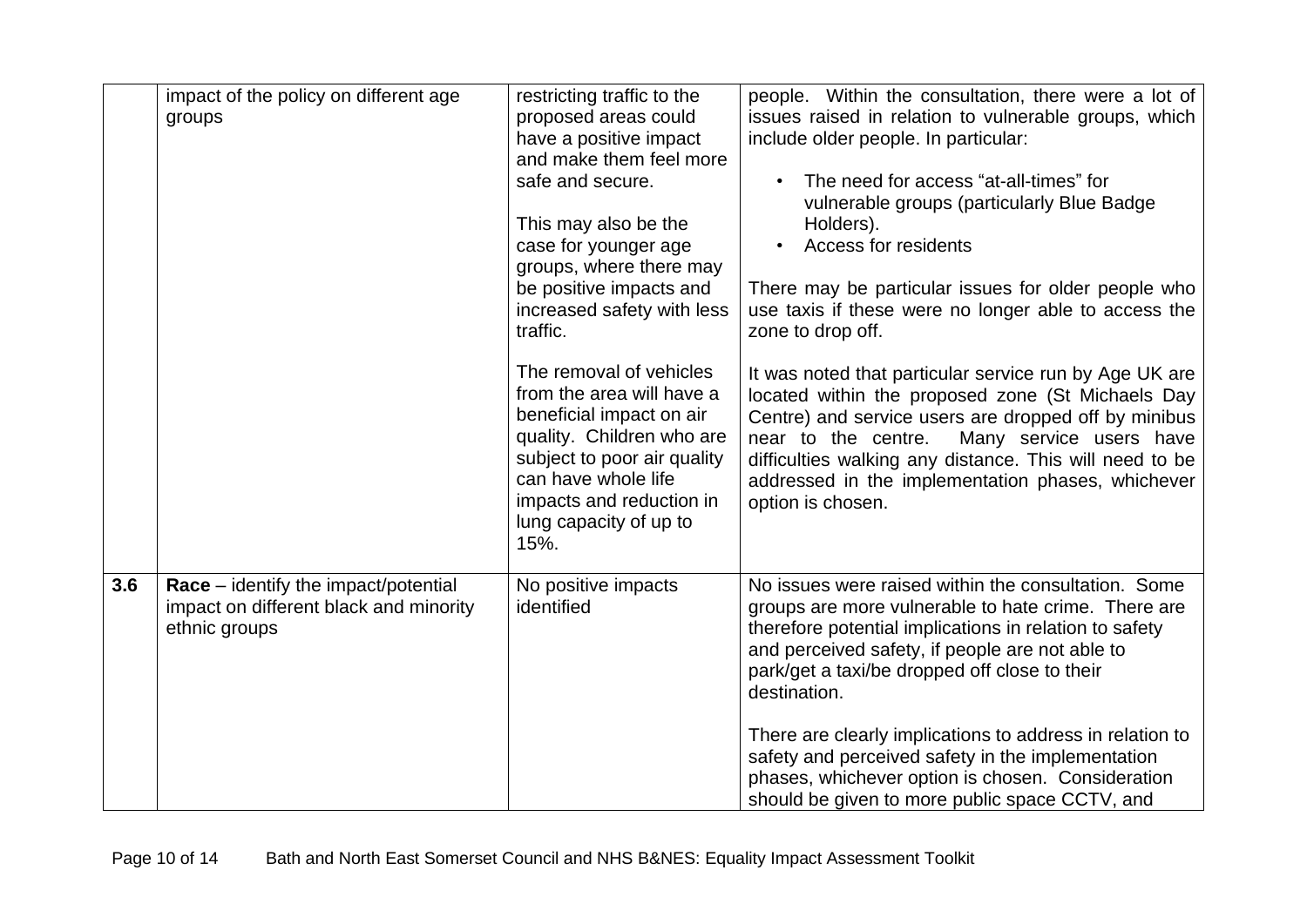|      |                                                                                                                                                                                                                                                                                                     |                                    | street lighting.                                                                                                                                                                                                                                                                         |  |
|------|-----------------------------------------------------------------------------------------------------------------------------------------------------------------------------------------------------------------------------------------------------------------------------------------------------|------------------------------------|------------------------------------------------------------------------------------------------------------------------------------------------------------------------------------------------------------------------------------------------------------------------------------------|--|
| 3.6  | <b>Sexual orientation - identify the</b><br>impact/potential impact of the policy on<br>lesbian, gay, bisexual, heterosexual<br>people                                                                                                                                                              | No positive impacts<br>identified  | No issues were raised within the consultation. Some<br>groups are more vulnerable to hate crime. There are<br>therefore potential implications in relation to safety<br>and perceived safety, if people are not able to<br>park/get a taxi/be dropped off close to their<br>destination. |  |
|      |                                                                                                                                                                                                                                                                                                     |                                    | There are clearly implications to address in relation to<br>safety and perceived safety in the implementation<br>phases, whichever option is chosen. Consideration<br>should be given to more public space CCTV, and<br>street lighting.                                                 |  |
| 3.7  | Marriage and civil partnership - does<br>the policy/strategy treat married and civil<br>partnered people equally?                                                                                                                                                                                   | No positive impacts<br>identified. | Further decisions to be made surrounding vehicular<br>access requirements for weddings at the Abbey.                                                                                                                                                                                     |  |
| 3.8  | Religion/belief - identify the<br>impact/potential impact of the policy on<br>people of different religious/faith groups<br>and also upon those with no religion.                                                                                                                                   | No positive impacts<br>identified  | Further decisions to be made surrounding vehicular<br>access requirements for funerals at the Abbey.                                                                                                                                                                                     |  |
| 3.9  | Socio-economically disadvantaged* -<br>identify the impact on people who are<br>disadvantaged due to factors like family<br>background, educational attainment,<br>neighbourhood, employment status can<br>influence life chances<br>(this is not a legal requirement, but is<br>a local priority). | No positive impacts<br>identified. | There are cost implications for some people if there is<br>less available on-street parking (for Blue Badge<br>Holders and non-Blue Badge Holders). On-street<br>parking provision is being considered alongside this<br>proposal.                                                       |  |
| 3.10 | Rural communities* - identify the<br>impact / potential impact on people<br>living in rural communities                                                                                                                                                                                             | No positive impacts<br>identified  | No issues identified                                                                                                                                                                                                                                                                     |  |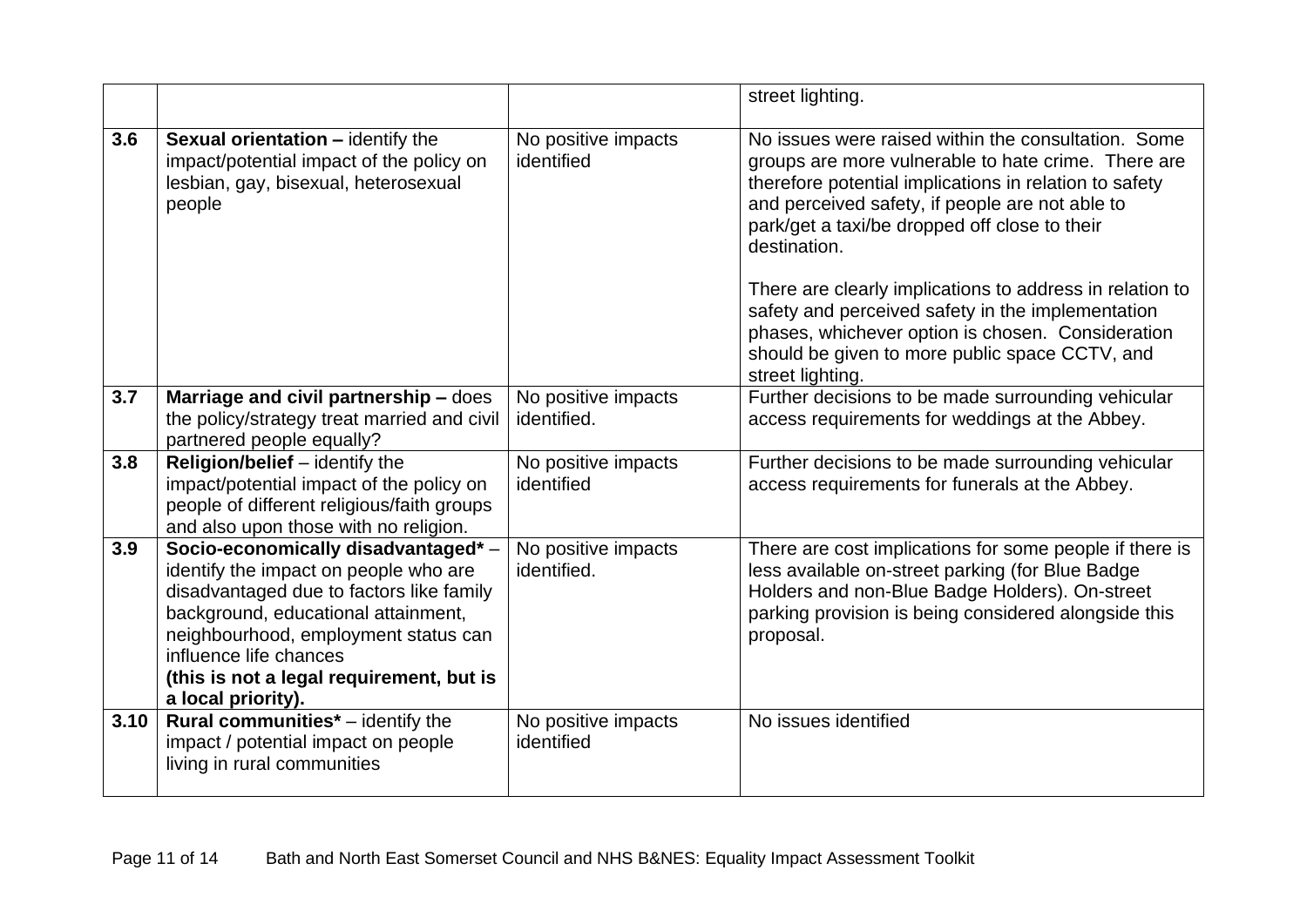### **4. Bath and North East Somerset Council & NHS B&NES Equality Impact Assessment Improvement Plan**

Please list actions that you plan to take as a result of this assessment/analysis. These actions should be based upon the analysis of data and engagement, any gaps in the data you have identified, and any steps you will be taking to address any negative impacts or remove barriers. The actions need to be built into your service planning framework. Actions/targets should be measurable, achievable, realistic and time framed.

| <b>Issues identified</b>                                                                                                                                                                                                                                                                                               | <b>Actions required</b> | <b>Progress milestones</b> | <b>Officer</b><br>responsible | By when |  |  |
|------------------------------------------------------------------------------------------------------------------------------------------------------------------------------------------------------------------------------------------------------------------------------------------------------------------------|-------------------------|----------------------------|-------------------------------|---------|--|--|
| NB – As a decision has not been made about which particular option will be progressed, it is not possible to develop a clear action<br>plan at present. Potential issues that will need to be worked on when a decision is made have been listed below. Further details<br>will be added as the pathway becomes clear. |                         |                            |                               |         |  |  |
| Training for CCTV staff                                                                                                                                                                                                                                                                                                |                         |                            |                               |         |  |  |
| Safety issues - Explore CCTV<br>coverage and lighting                                                                                                                                                                                                                                                                  |                         |                            |                               |         |  |  |
| Access for Age UK service users to<br>St Michael's Day Centre                                                                                                                                                                                                                                                          |                         |                            |                               |         |  |  |
| Explore and increase parking<br>provision for Blue Badge Holders<br>adjacent to the zone                                                                                                                                                                                                                               |                         |                            |                               |         |  |  |
| Explore further improvements to the                                                                                                                                                                                                                                                                                    |                         |                            |                               |         |  |  |